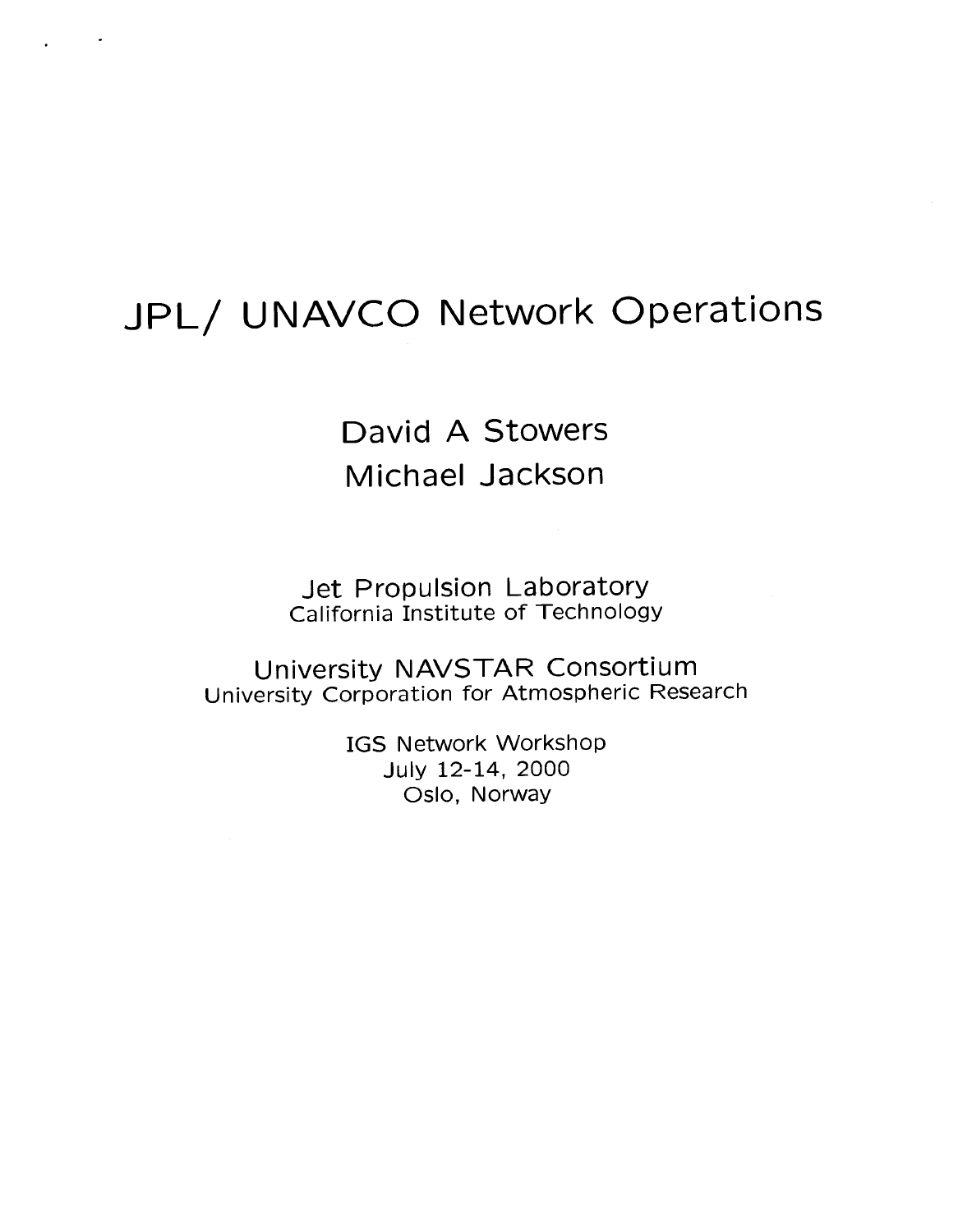# NASA/JPL Contribution to IGS (International GPS Service)

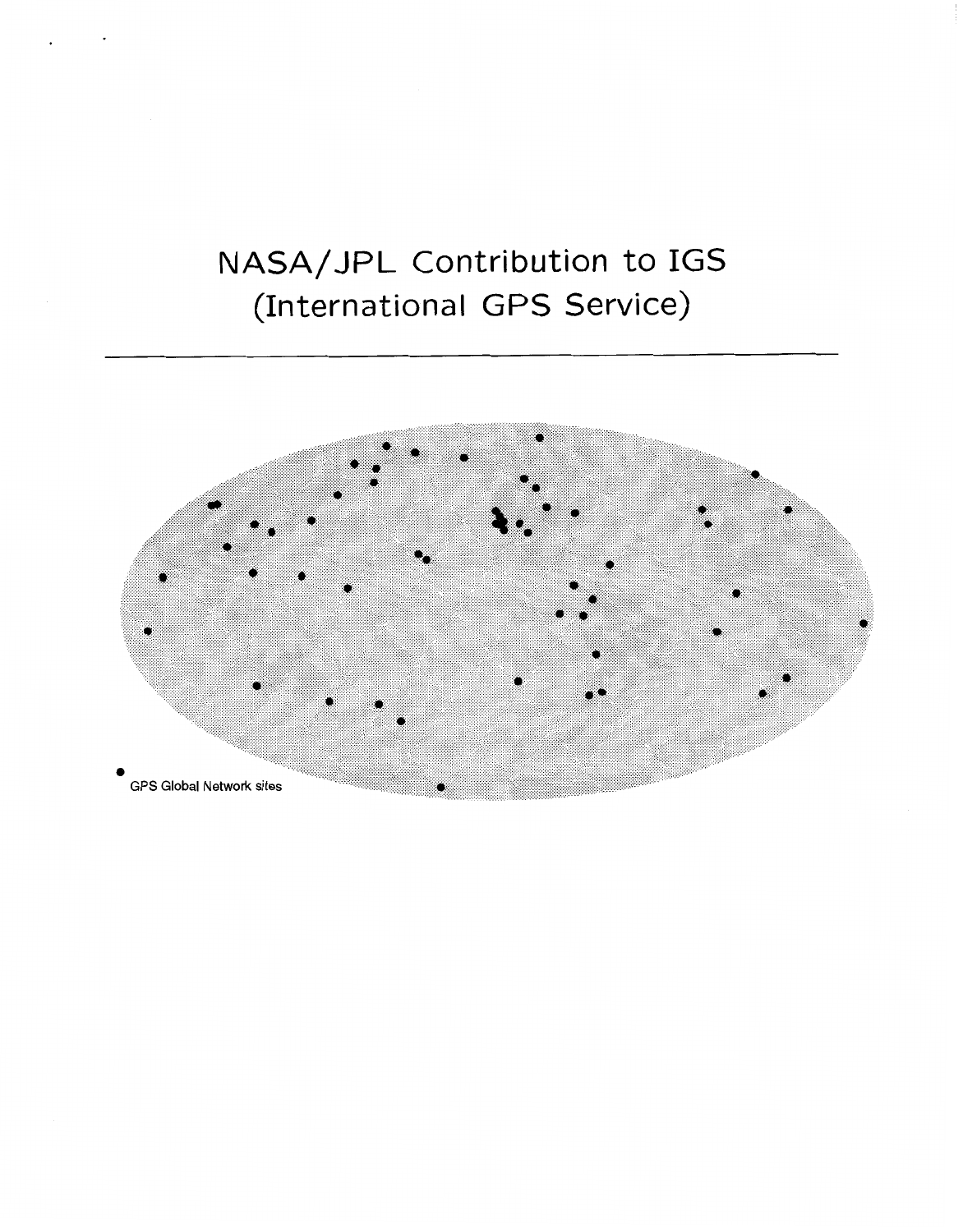#### GPS High Rate Data Flow

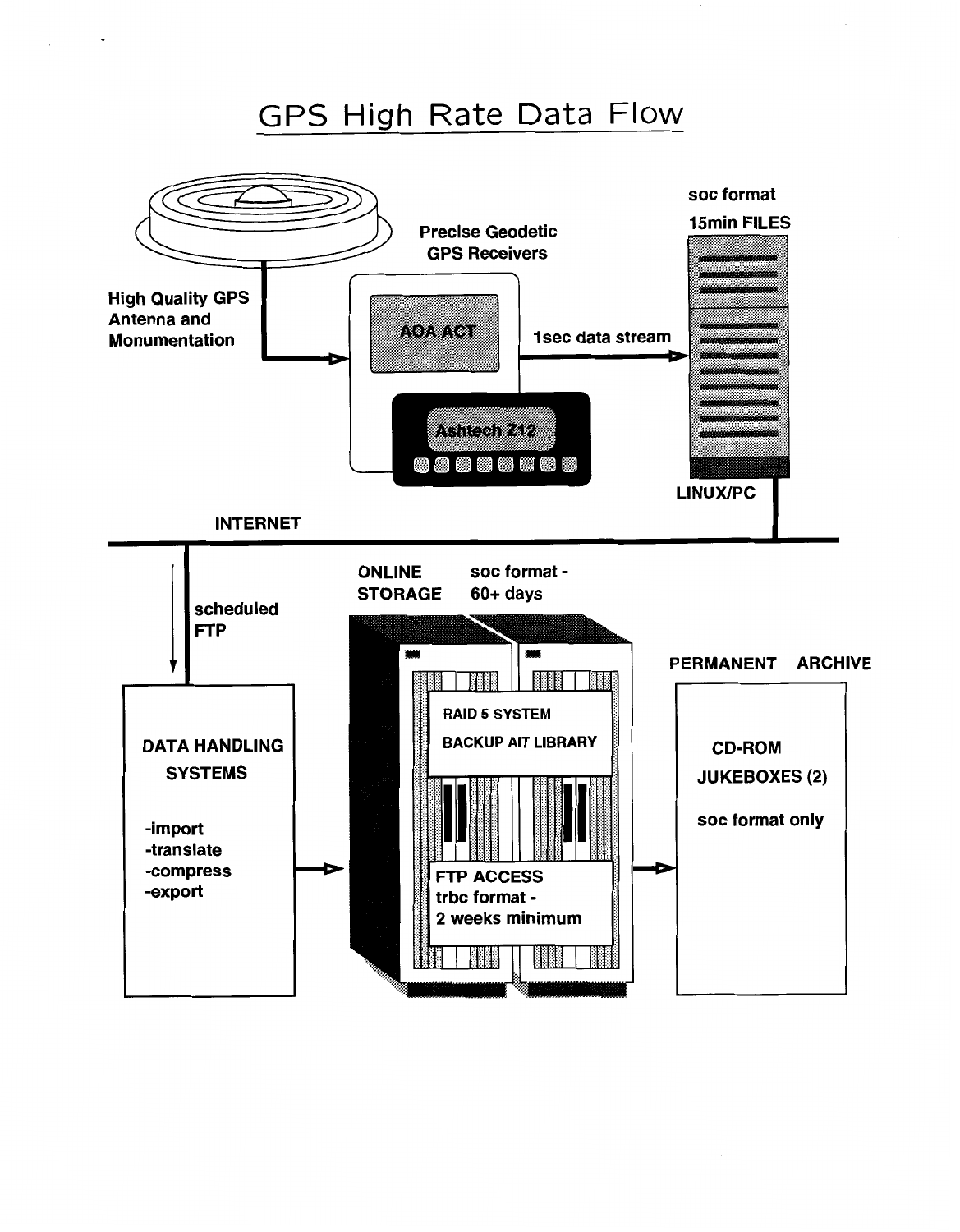

| St. Croix<br>Fairbanks | U.S. Virgin Islands<br>Alaska | <b>ACT</b><br><b>ACT</b> |                 | H maser<br>H maser    |
|------------------------|-------------------------------|--------------------------|-----------------|-----------------------|
| Galapagos              | Pacific Ocean                 |                          | Z <sub>12</sub> | <sup>†</sup> Rubidium |
| Greenbelt              | Maryland                      | <b>ACT</b>               | Z12             | H maser               |
| Goldstone              | California                    |                          | Z <sub>12</sub> | H maser               |
| Guam                   | Pacific Ocean                 |                          | Z <sub>12</sub> | <sup>†</sup> Rubidium |
| Hartebeesthoek         | South Africa                  |                          | Z <sub>12</sub> | H maser               |
| <b>Kokee Park</b>      | Hawaii                        | <b>ACT</b>               |                 | H maser               |
| Madrid                 | Spain                         |                          | Z12             | H maser               |
| Manila                 | Philippines                   | <b>TR</b>                |                 | internal              |
| McMurdo                | Antarctica                    |                          | Z <sub>12</sub> | Rubidium              |
| Mauna Kea              | Hawaii                        |                          | Z <sub>12</sub> | H maser               |
| Santiago               | Chile                         | ACT                      |                 | Cesium                |
| Tidbinbilla            | Australia                     |                          | Z <sub>12</sub> | H maser               |
| Usuda                  | Japan                         | <b>TR</b>                |                 | Cesium                |
| Yakutsk                | Russia                        |                          | 712             | Cesium                |

tnot yet deployed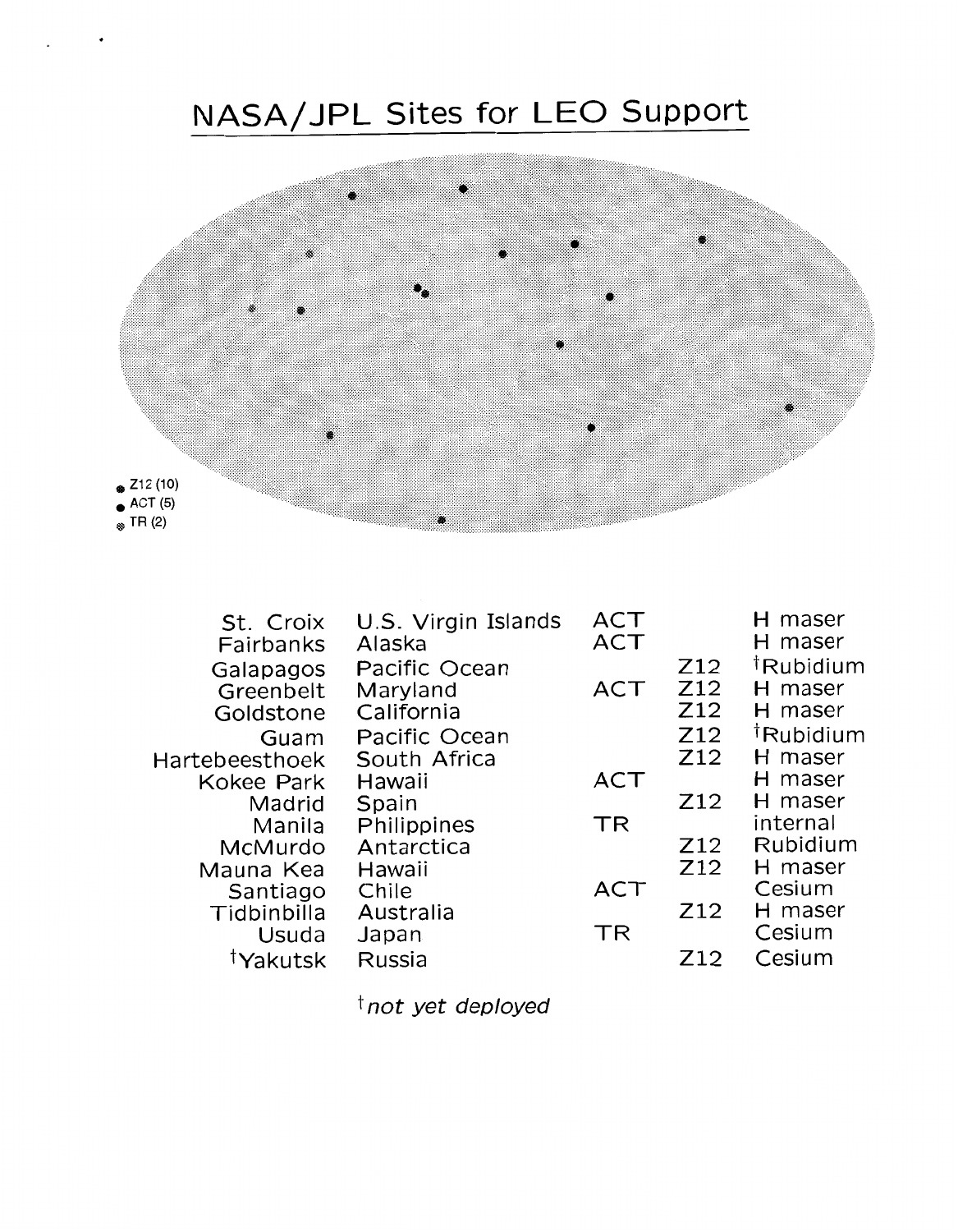### Data Handling

- Availability
	- JPL data publicly available (FTP)
		- \* Hourly data availability considered
	- Hourly and Daily RINEX pushed to CDDIS
	- UNAVCO backup capability
		- \* Raw Data collection from sites
		- \* Translation to 30s RINEX
		- \* Hourly and Daily RINEX push to CDDIS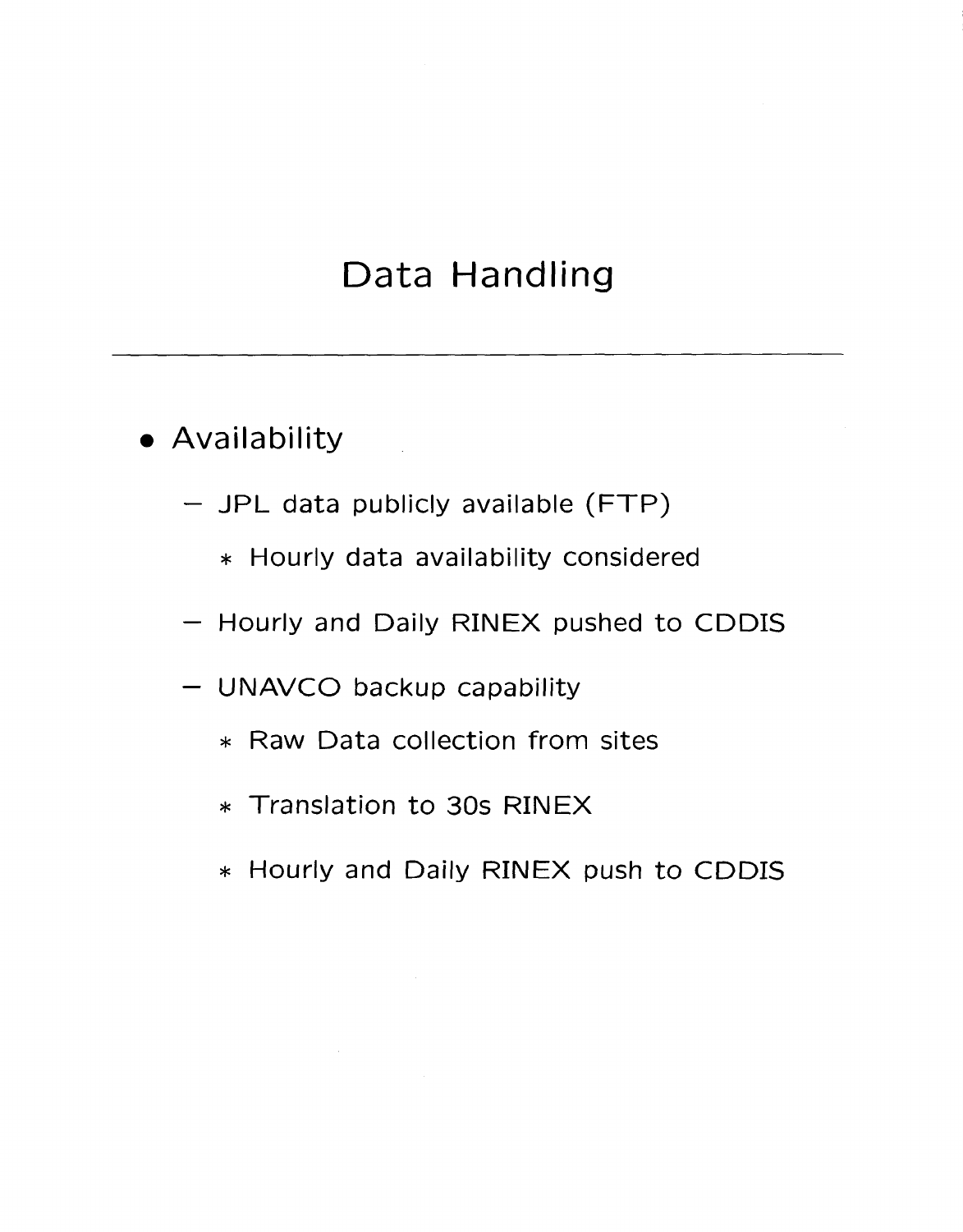### Communication Implementations

- Telephone/modem, daily and hourly
- Internet, hourly, subhourly, streaming
	- \* VSAT extends internet to remote sites
	- \* line driver or wireles modem extends serial link from data offload computer to receiver location

#### • Persistence

- raw and RINEX files archived on CD-ROM
- online locally for *60+* days
- $-$  H/R TurboBinary files removed after two weeks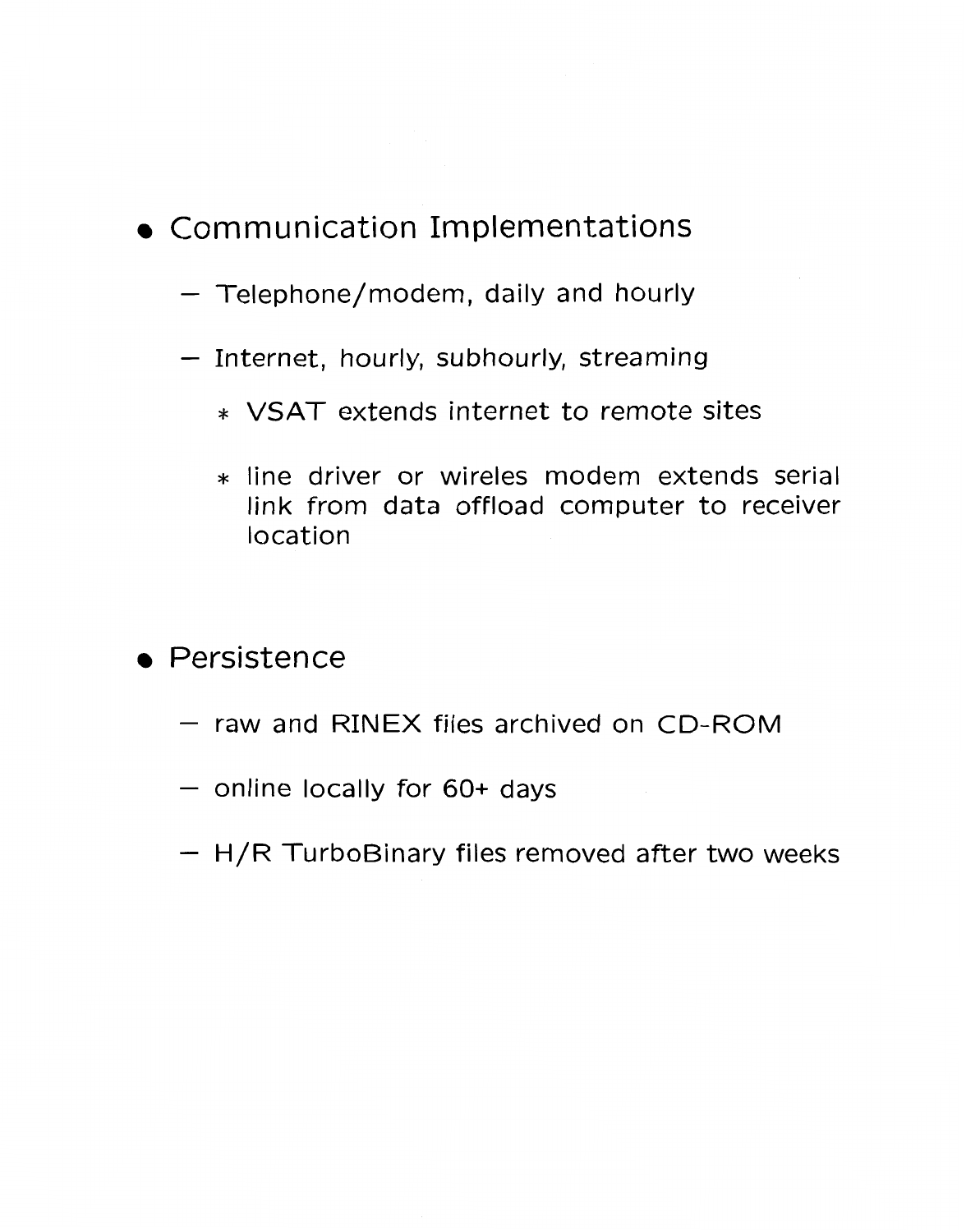# HR Ground Data Applications

- HR Ground Data already in use
	- Occultation processsing of Oersted data
	- Real Time generation of Clocks and Orbits for instantaneous positioning at the 1Ocm level